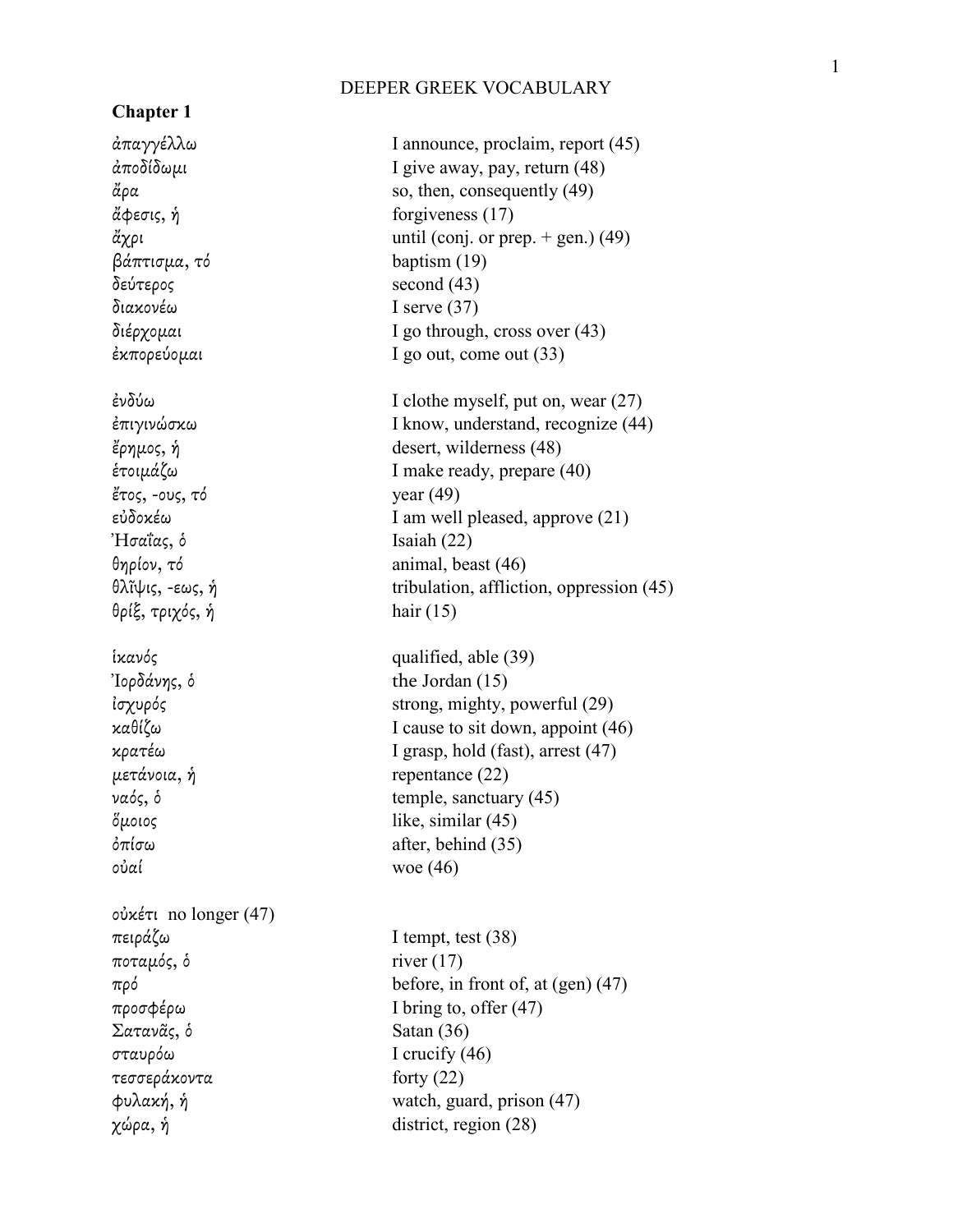| <b>Chapter 2</b>  |                                                   |
|-------------------|---------------------------------------------------|
| αμαρτάνω          | to $sin(43)$                                      |
| ἄξιος             | worthy, fit, deserving $(41)$                     |
| άπτω              | I touch, take hold of (39)                        |
| ἄρχων, -οντος, δ  | ruler, authority, judge (37)                      |
| βούλομαι          | I wish, want, desire (37)                         |
| δέω               | bind, tie $(43)$                                  |
| ἐγγίζω            | I draw near, approach (42)                        |
| έκατὸν            | one hundred (17)                                  |
| ἐκεῖθεν           | from there $(37)$                                 |
| ἐλέγχω            | reprove, correct $(17)$                           |
| ἐμαυτοῦ           | $\left( \text{of} \right)$ myself (37)            |
| ἔμπροσθεν         | in front of, before (48)                          |
| ἐπιτίθημι         | I lay upon, put upon (39)                         |
| ἐργάζομαι         | I work, do, perform (41)                          |
| εὐλογέω           | I bless, praise (42)                              |
| θαυμάζω           | I marvel, am amazed, wonder (43)                  |
| θεραπεύω          | I heal, restore, serve (43)                       |
| θύρα, ή           | door, gate, entrance (39)                         |
| καινός            | new, unused $(42)$                                |
| καλῶς             | well $(37)$                                       |
| καυχάομαι         | I boast, glory $(37)$                             |
| κερδαίνω          | to gain $(17)$                                    |
| λύω               | loose $(42)$                                      |
| μαρτυρία, ή       | testimony, witness $(37)$                         |
| μάρτυς, δ         | witness $(35)$                                    |
| μικρός            | small, short (46)                                 |
| οἰκοδομέω         | I build (up), erect, edify $(40)$                 |
| οὖ                | where $(25)$                                      |
| παραλαμβάνω       | take (to oneself), take with/along (49)           |
| παρίστημι         | I place beside, present (41)                      |
| πέντε             | five $(38)$                                       |
| περισσεύω         | I exceed, overflow, abound (39)                   |
| πλανάω            | go astray, be misled, wander about aimlessly (39) |
| πράσσω            | I do, accomplish, practice (39)                   |
| πρόβατον, τό      | sheep $(39)$                                      |
| σπέρμα, -ατος, τό | seed, descendants, children (43)                  |
| τέλος, -ους, τό   | end, goal $(40)$                                  |
| τελώνης, δ        | $tax$ -collector $(21)$                           |
| τέσσαρες          | four $(41)$                                       |
| ὥσπερ             | (just) as, so $(36)$                              |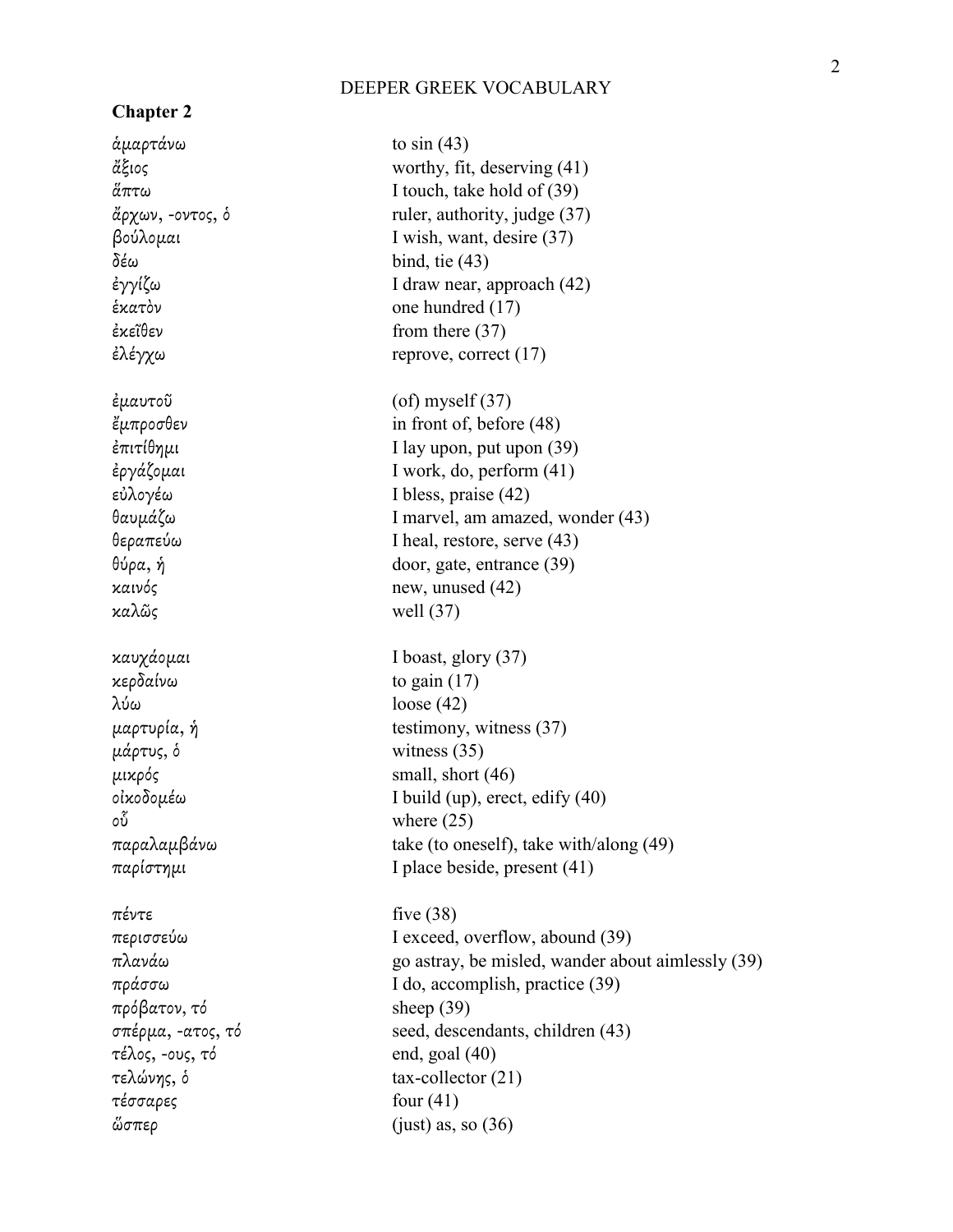# **Chapter 3**

ἄνεµος, ὁ wind (31)  $\eta \lambda$ ιος, δ sun (32) ἱερεύς, -εως, ὁ priest (31) νυνί now (20) ποτήριον, τό cup (31) ποῦ where? (48) πτωχός poor (34)  $Φίλιππος, δ$  Philip (36)

ἀγρός, ὁ field, country (36) ἀκάθαρτος unclean, impure (32) ἀκροβυστία, ἡ uncircumcision (20) ἀναγινώσκω I read (aloud) (32) ἀρνέοµαι I deny, reject (33) βιβλίον, τό book, scroll (34) διαθήκη, ἡ covenant, decree, last will and testament (33) διακονία, ἡ service, office, ministry, deacon (34) δικαιόω I justify, vindicate (39) διότι for, because, therefore (23) δυνατός powerful, strong, mighty, able (32) ἐγγύς near, close to (31) ἔξειµι it is lawful, permitted (31) ἐπίγνωσις, -εως, ἡ knowledge, recognition (20) εὐθέως immediately (36) ἐχθρός hostile, hated (32) καθαρίζω I cleanse, purify (31) καταργέω I cancel, nullify, make void (27) λογίζοµαι I account, reckon, conclude (40)  $\mu \neq \lambda$ ος, -ους, τό member, part, limb (34) ναί yes, certainly, indeed (33)  $\delta \rho \gamma \eta$ , ή anger, wrath, punishment (36) οὖς, ὠτός, τό ear, hearing (36) παραγίνοµαι I come, arrive, appear (37) παρρησία, ἡ confidence, boldness (31) περιτοµή, ἡ circumcision (36)  $πλήν$  yet, however, but (31) ποῖος of what kind? (33) ὑποστρέφω I turn back, return (35) ὑστερέω I fall short of, lack (16) φανερόω I reveal, make manifest, show (49) χωρίς without, apart from (41)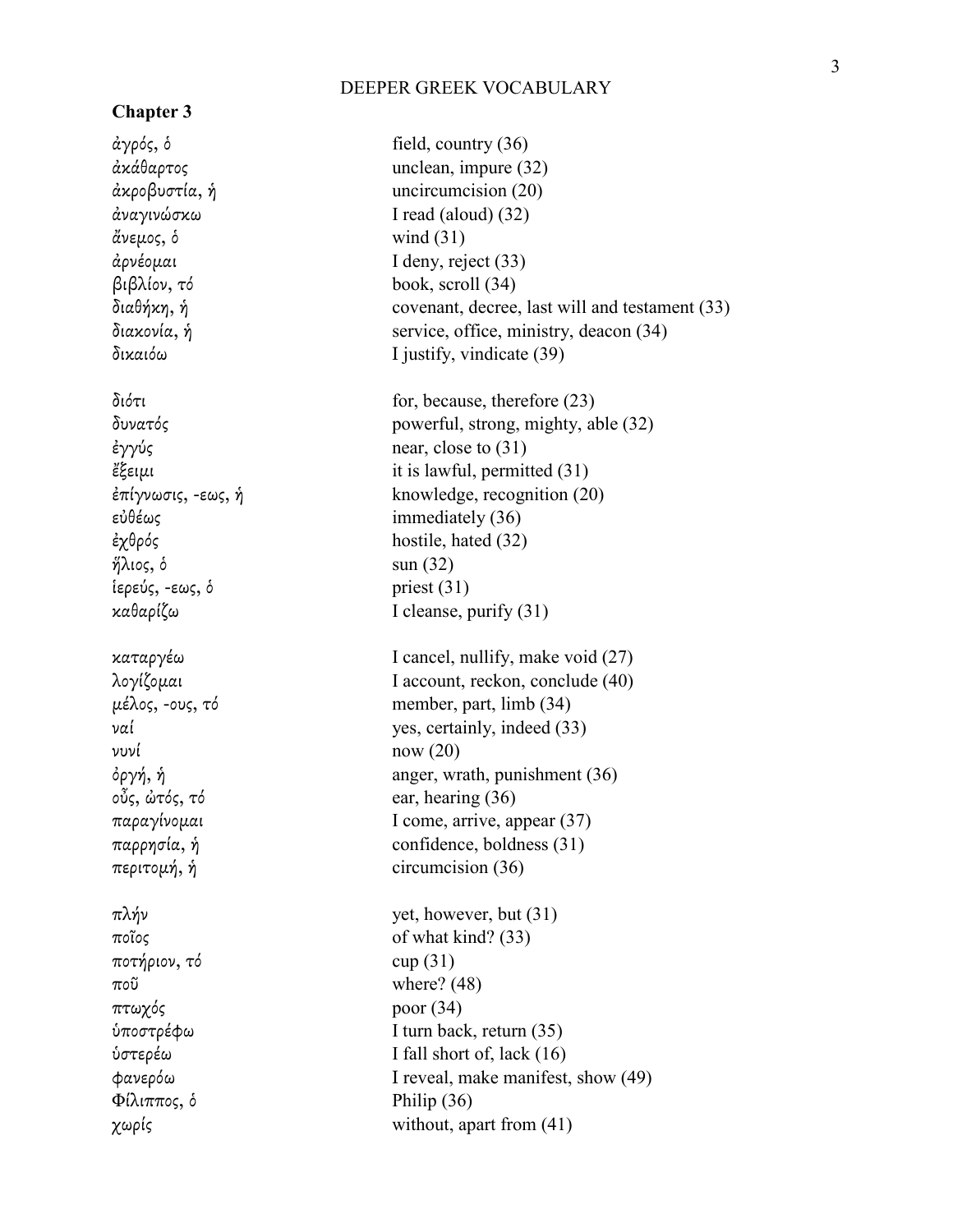# **Chapter 4**

ἀρνίον, τό lamb, sheep (30) Βαρναβᾶς, ὁ Barnabas (28) γαµέω I marry (28) γνῶσις, -εως,  $\text{James (42)}$  $μάχαιρα, *ή*$  sword (29) παράκλησις, -εως, πάσχα, τό Passover (29) σκότος,-ους, τό darkness (31) συνείδησις, -εως,

ἀγοράζω I buy, purchase (30) ἀδικέω I do wrong, treat unjustly (28) ἀληθινός true, real, genuine (28) ἀνάγκη, ἡ necessity, pressure (17)  $\mathring{\alpha}\pi\alpha\xi$  once and for all (14) ἁρπάζω I grasp, snatch, seize (14) knowledge (29) διακρίνω I discriminate, judge, doubt (19) ἐλεέω I have mercy on (29) ἔλεος, -ους, τό mercy, compassion (27) ἐπιθυµία, ἡ lust, craving, desire (39) ἐπικαλέω I call (upon), name (30) ἐπιτιµάω I rebuke, reprove, warn (29) ἡγέοµαι I lead, think, consider (28) θυγάτηρ, -τρός, ἡ daughter, girl (28) θυσία, ἡ sacrifice, offering (28) ἴδε look, see, behold (29) Ἰούδας, ὁ Jude, Judah, Judas (44) Καῖσαρ, -αρος, ὁ Caesar, emperor (29) μιμνήσκομαι I remember, recollect (23) µισέω I hate, detest (40)  $\mu \sigma \theta$ ός, δ pay, wages, reward (29) encouragement, comfort (29) παρέρχοµαι I pass by, neglect, disobey (29) ποτέ once, formerly, ever (29) σκανδαλίζω I cause to stumble (29) conscience (30) σωτήρ, -ῆρος, ἡ savior, deliverer (24) σωτηρία, ἡ salvation, deliverance (46) φίλος beloved, friend (29) φόβος, ὁ fear, reverence, respect (47) φυλάσσω I guard, protect (31)  $φυλή, ή$  tribe, nation, people (31)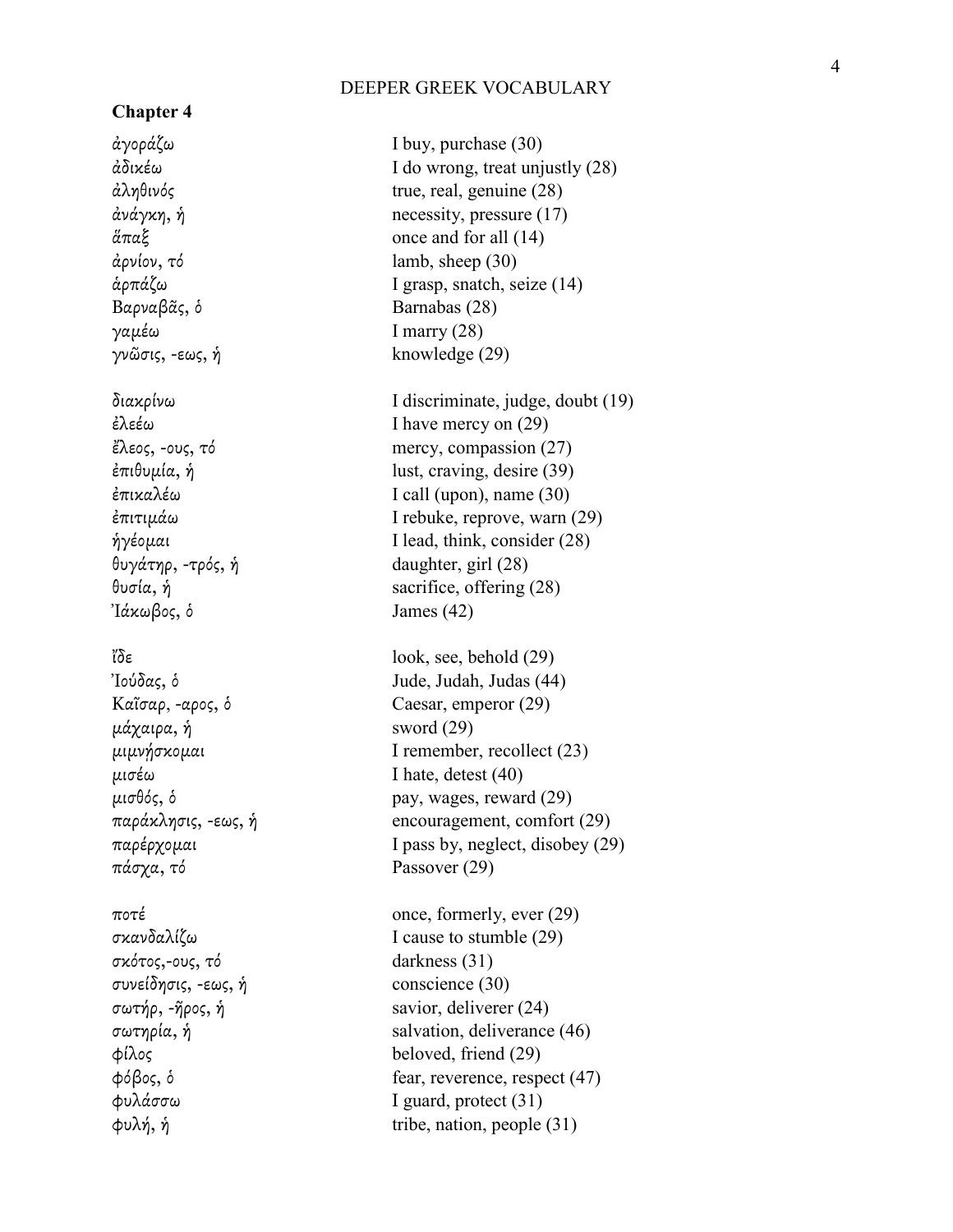| <b>Chapter 5</b> |                                                   |
|------------------|---------------------------------------------------|
| άδικία, ή        | unrighteousness, injustice $(25)$                 |
| άληθής           | true, honest, genuine $(26)$                      |
| ἀναβλέπω         | I look up, see again, receive sight (25)          |
| ἄρτι             | now (36)                                          |
| άσθενής          | weak, powerless, sick (26)                        |
| βαστάζω          | I bear, endure $(27)$                             |
| γάμος, δ         | wedding, marriage (16)                            |
| γέ               | indeed, even (25)                                 |
| γεύομαι          | I taste, experience (15)                          |
| γνωρίζω          | I make known, reveal, know (25)                   |
| δέκα             | ten $(25)$                                        |
| δένδρον, τό      | tree $(25)$                                       |
| διάκονος, δ      | servant, deacon (29)                              |
| δουλεύω          | I am a slave, serve, obey (25)                    |
| ἐκχέω            | I pour out, shed $(27)$                           |
| "Ελλην, -ηνος, δ | a Greek, gentile, pagan (25)                      |
| ἕνεκα            | because of, on account of, for the sake of $(26)$ |
| ήκω              | I have come $(26)$                                |
| Ἰακώβ, δ         | Jacob $(27)$                                      |
| καθαρός          | clean, pure $(27)$                                |
| κεῖμαι           | I lie, recline $(24)$                             |
| λυπέω            | I grieve, offend $(26)$                           |
| Μαρία, ή         | Mary $(27)$                                       |
| Μαριάμ, ή        | Mary $(27)$                                       |
| μυστήριον, τό    | mystery, secret (28)                              |
| νικάω            | I conquer, overcome (28)                          |
| νυμφίος, ό       | bridegroom $(16)$                                 |
| οἴνος, ὁ         | wine $(34)$                                       |
| πνευματικός      | spiritual (26)                                    |
| πόθεν            | from where? $(29)$                                |
| πόσος            | how great/much/many $(?) (27)$                    |
| προφητεύω        | I prophesy (28)                                   |
| σός              | your $(27)$                                       |
| σταυρός, δ       | cross $(27)$                                      |
| στρατιώτης, δ    | soldier $(26)$                                    |
| συνίημι          | I understand, comprehend (26)                     |
| τελέω            | I finish, complete (28)                           |
| Φρονέω           | I think, ponder $(26)$                            |
| φωνέω            | I call $(43)$                                     |
| χήρα, ή          | widow $(26)$                                      |
|                  |                                                   |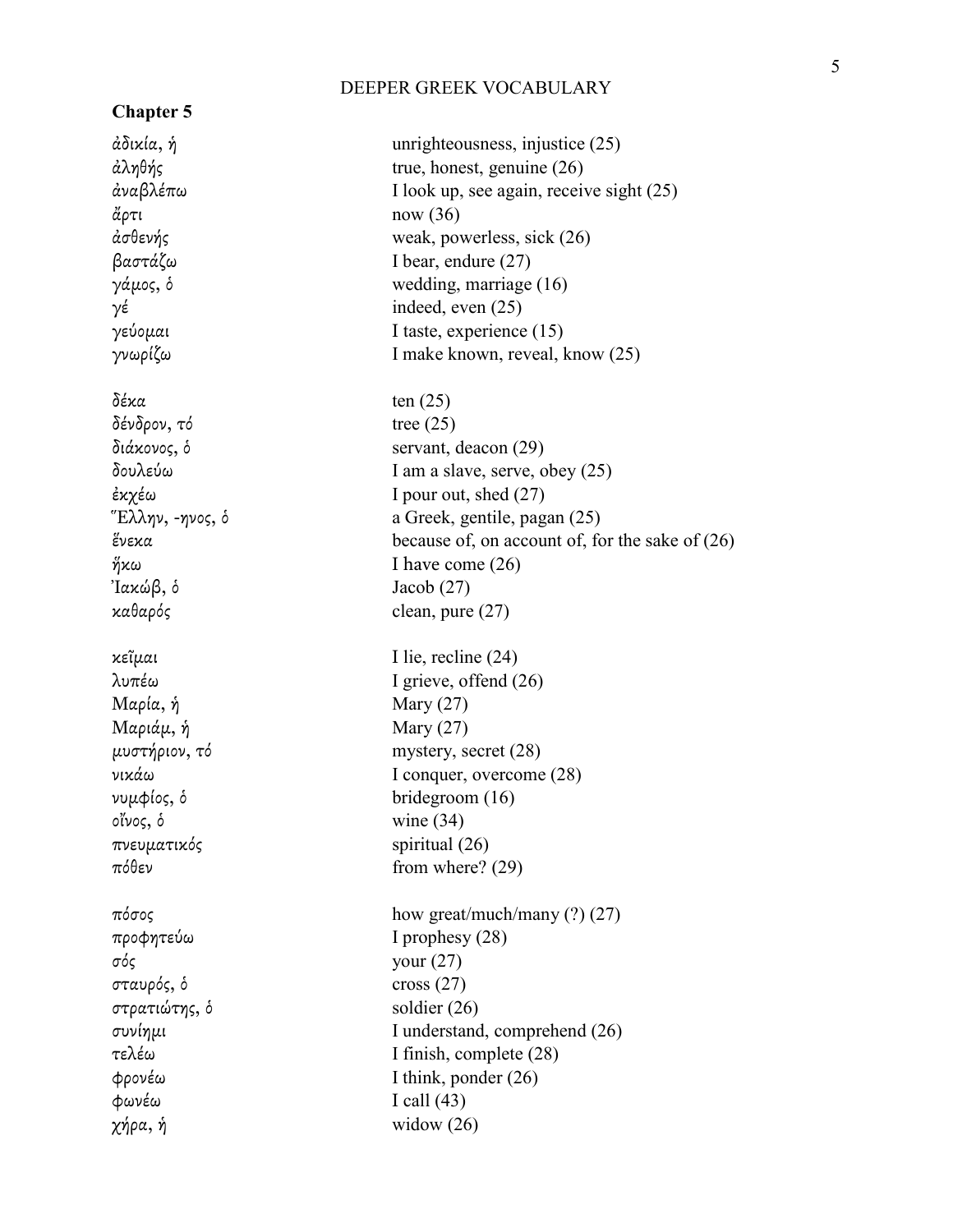# **Chapter 6**

| άμαρτωλός, δ       | sinner $(47)$                             |
|--------------------|-------------------------------------------|
| άμπελών, -ῶνος, ὁ  | vineyard $(23)$                           |
| ἀνάγω              | I lead up, restore (23)                   |
| ἀναιρέω            | I take away, destroy, kill (24)           |
| ἄπιστος            | faithless, unbelieving (23)               |
| ἀσθένεια, ἡ        | weakness, sickness, disease (24)          |
| ἀσθενέω            | I am weak, sick, in need (33)             |
| άστήρ, -έρος, δ    | star $(24)$                               |
| αὐξάνω             | I grow, increase (23)                     |
| δέησις, -εως, ἡ    | prayer, entreaty, petition (18)           |
| εἰκών, -όνος, ἡ    | image, likeness, form (23)                |
| ἐλεύθερος          | free $(23)$                               |
| ἐνεργέω            | I work, produce (21)                      |
| έορτή, ή           | festival $(25)$                           |
| ἐπιστολή, ἡ        | letter, epistle (24)                      |
| ἐπιστρέφω          | I turn (around/back), return (36)         |
| Ήλίας, ὁ           | Elijah $(29)$                             |
| ἰάομαι             | I heal, cure, restore (26)                |
| ἰσχύω              | I am strong, powerful, able (28)          |
| καταλείπω          | I leave (behind), abandon, neglect (24)   |
| κελεύω             | I command, order, urge (25)               |
| κρίσις, -εως, ή    | judgment, condemnation (47)               |
| λευκός             | white, bright, shining (25)               |
| μανθάνω            | I learn $(25)$                            |
| μήν, -ος, δ        | month, new moon $(18)$                    |
| μήποτε             | never, lest $(25)$                        |
| μήτε               | and not, nor $(34)$                       |
| νεφέλη, ή          | cloud $(25)$                              |
| νοῦς, νοός, ὁ      | mind, understanding (24)                  |
| ὀμνύω              | I swear, take an oath (26)                |
| παῖς, παιδός , ὁ/ἡ | boy, child, son, servant (24)             |
| πάρειμι            | I am present, have come (24)              |
| παρουσία, ή        | coming, arrival (24)                      |
| πίμπλημι           | I fill, fulfill $(24)$                    |
| πλῆθος, -ους, τό   | multitude, large amount, crowd (31)       |
| πορνεία, ή         | (sexual) immorality (25)                  |
| προσευχή, ἡ        | prayer $(36)$                             |
| προσέχω            | I pay attention to, devote myself to (24) |
| προσκαλέω          | I summon, call, invite (29)               |
| Τιμόθεος, ὁ        | Timothy (24)                              |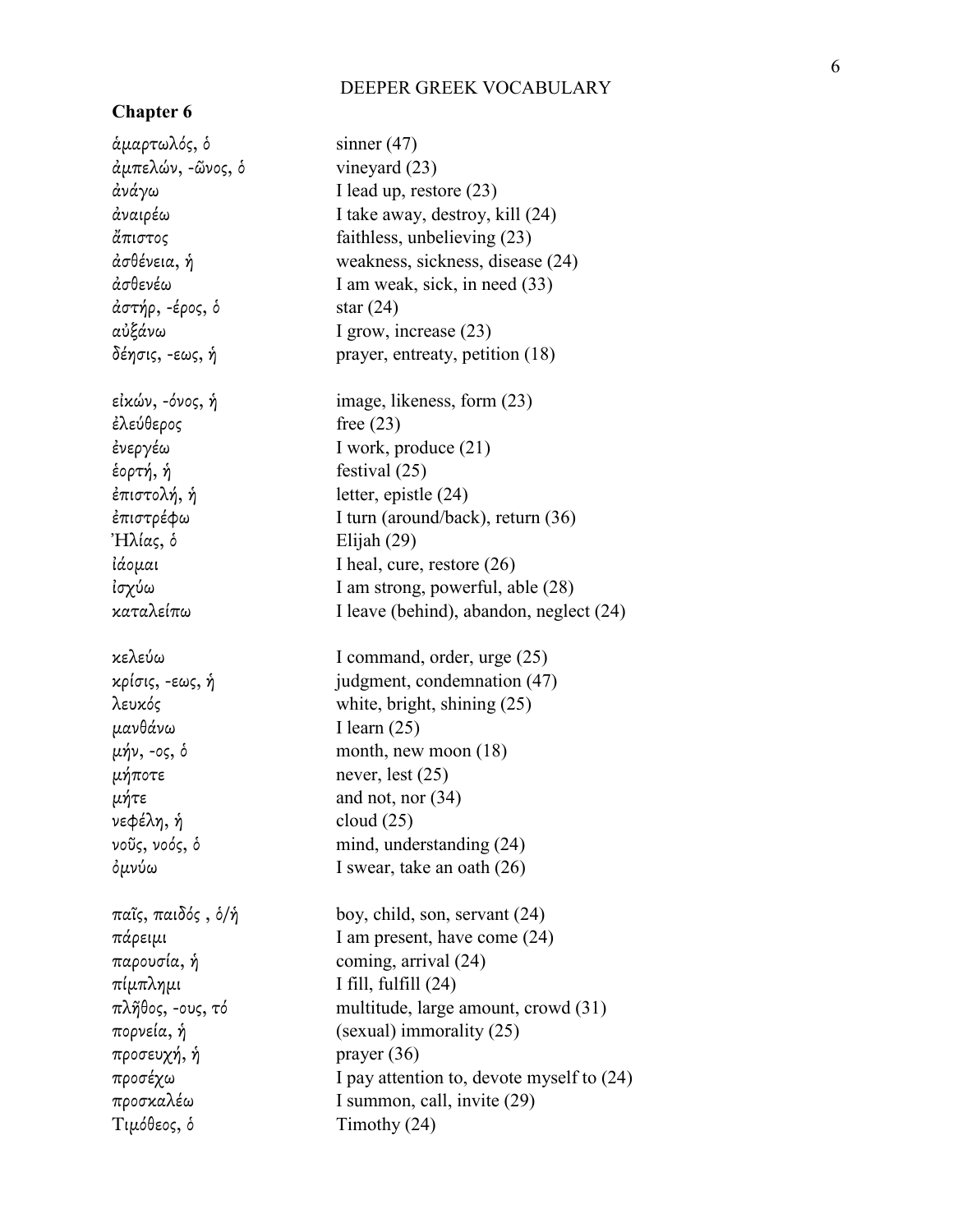# **Chapter 7**

ἁγιάζω I sanctify, make holy, reverence (28) ἀγνοέω I do not know, am ignorant (22)  $A''$ γυπτος, ή Egypt (25) ἀναχωρέω I go away, withdraw (14) ἀντί instead of, for, in behalf of (22) βασιλεύω I reign, rule (21) δέοµαι I ask, pray, beg (22) δοκιµάζω I examine, test, prove (22) ἐκλέγοµαι I choose, elect (22) ἐκλεκτός chosen, elect (22) ζῷον, τό living thing/being, animal (23)  $H$ ρώδης, δ Herod (43) θεάοµαι I see, look at, behold (22) θυσιαστήριον, τό altar (23) Ἰουδαία, Judea  $(43)$  $J\omega\sigma\eta\phi$ , δ  $Joseph(35)$ καθεύδω I sleep (22) κἀκεῖνος and that one, he also (22) κατεργάζοµαι I do, achieve, accomplish (22) κατηγορέω I accuse (23) κατοικέω I live, dwell, reside (44) κοιλία, ἡ belly, stomach, womb (22) κοπιάω I work hard, labor (23) κωλύω I hinder, prevent (23) Μακεδονία, ἡ Macedonia (22)  $\mu \neq \rho$ ος, -ους, τό part, share, district (42)  $μηκέτι$  no longer (22) νέος new, fresh, young (23) πεινάω I hunger, am hungry (23) πειρασµός, ὁ temptation, trial, test (21)  $π$ έραν on the other side (23) περιβάλλω I put on, clothe, dress (23) πληγή, ἡ blow, plague, wound (22) ῥύοµαι I rescue, deliver (17) σήµερον today (41) σκεῦος, τό vessel, jar, object (23) τελειόω, τό I complete, make perfect (23) φαίνω I shine, appear (31) χαρίζοµαι I give freely, grant (23)  $\chi$ ιλιάς, -αδος, ή a thousand (23)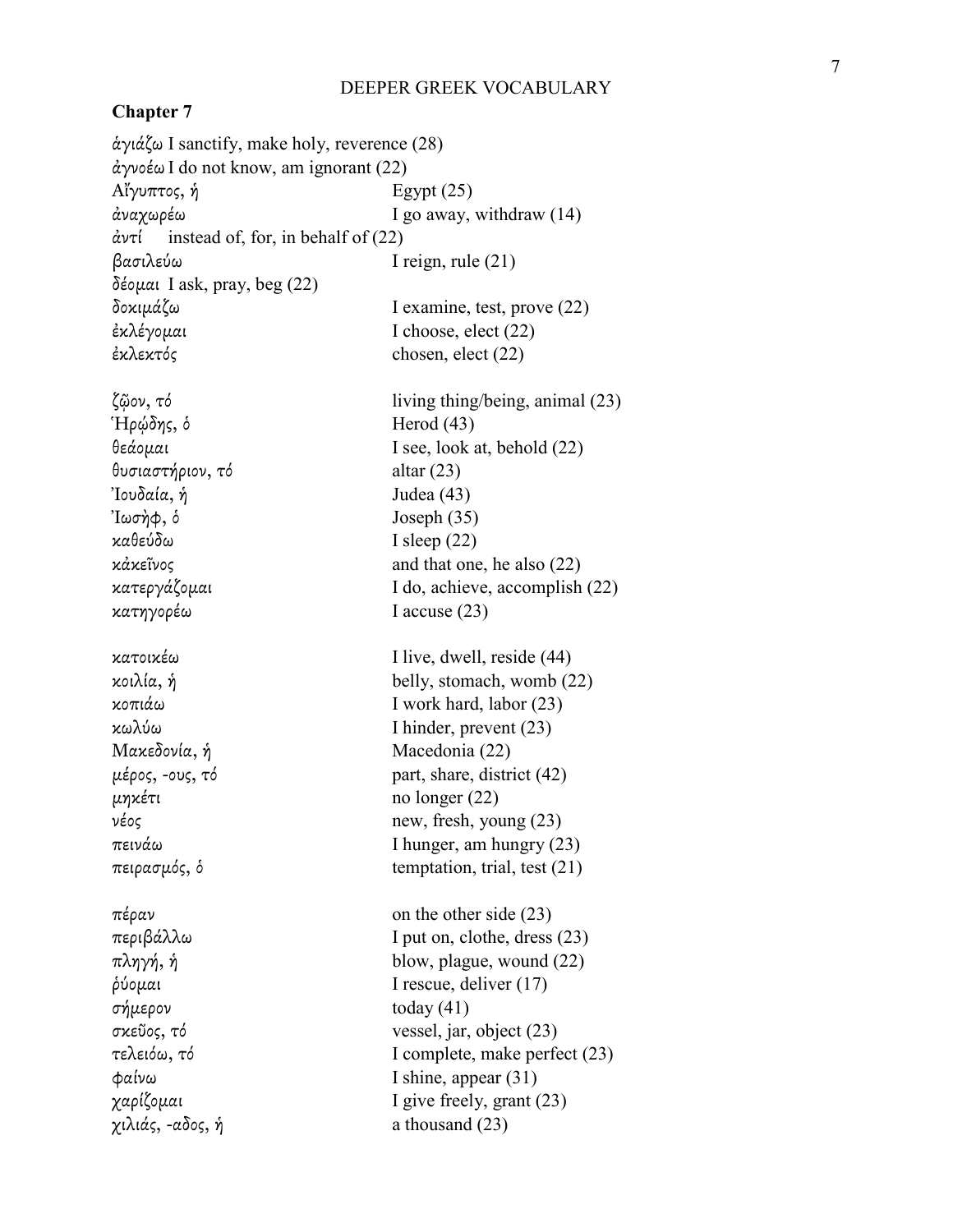# **Chapter 8**

αἰτία, ἡ cause, reason, accusation (20)  $$ γεωργός, ὁ farmer (19) γονεύς, -έως, ὁ parent (20) θερίζω I reap, harvest (21)  $\text{Tr} \alpha \dot{\alpha} \dot{\alpha}$ , δ  $\text{Isaac (20)}$ ἰχθύς, -ύος, ὁ fish (20) µετανοέω I repent (34) νηστεύω I fast (20) προάγω I lead out (20) πωλέω I sell (22) στρέφω I turn, return (21) τέρας, -ατος, τό wonder (16) τιµάω I honor, revere (21) τρέχω I run (20) ὑπακούω I obey, follow (21)

ἅπας all, everybody, everything (34)  $\alpha \pi \epsilon \chi \omega$  I have received, am distant (19) γενεά, ἡ generation, family, decent (43) γένος, -ους, τό race, descendent, family  $(20)$ διαµαρτύροµαι I solemnly urge, exhort, warn (15) διδαχή, ἡ teaching [as content] (30) ἑκατοντάρχης, ὁ centurion, captain, officer (20) ἐφίστηµι I stand by, appear (21) ἡγεµών, -όνος , ὁ governor, ruler, leader (20) καθίστηµι I bring, appoint (21) κοινωνία, ἡ fellowship, communion (19) λατρεύω I serve, worship (21) µνηµονεύω I remember, think of, mention (21) ξύλον, τό wood, tree, cross (20)  $προστίθημι$  I add (to), increase (18) σκηνή, ἡ tent, booth, tabernacle (20) σοφός wise, clever, skillful (20) συνέδριον, τό Sanhedrin, council (22) τοσοῦτος, -αύτη, -οῦτον so great, so large, so many (20) τροφή, ἡ food, nourishment (16) ὑπηρέτης, ὁ servant, helper, assistant (20) χιλίαρχος, ὁ military tribune, high ranking officer (21)  $χρεία, *ή*$  need, lack, necessity (49) ὡσεί as, like, about (21)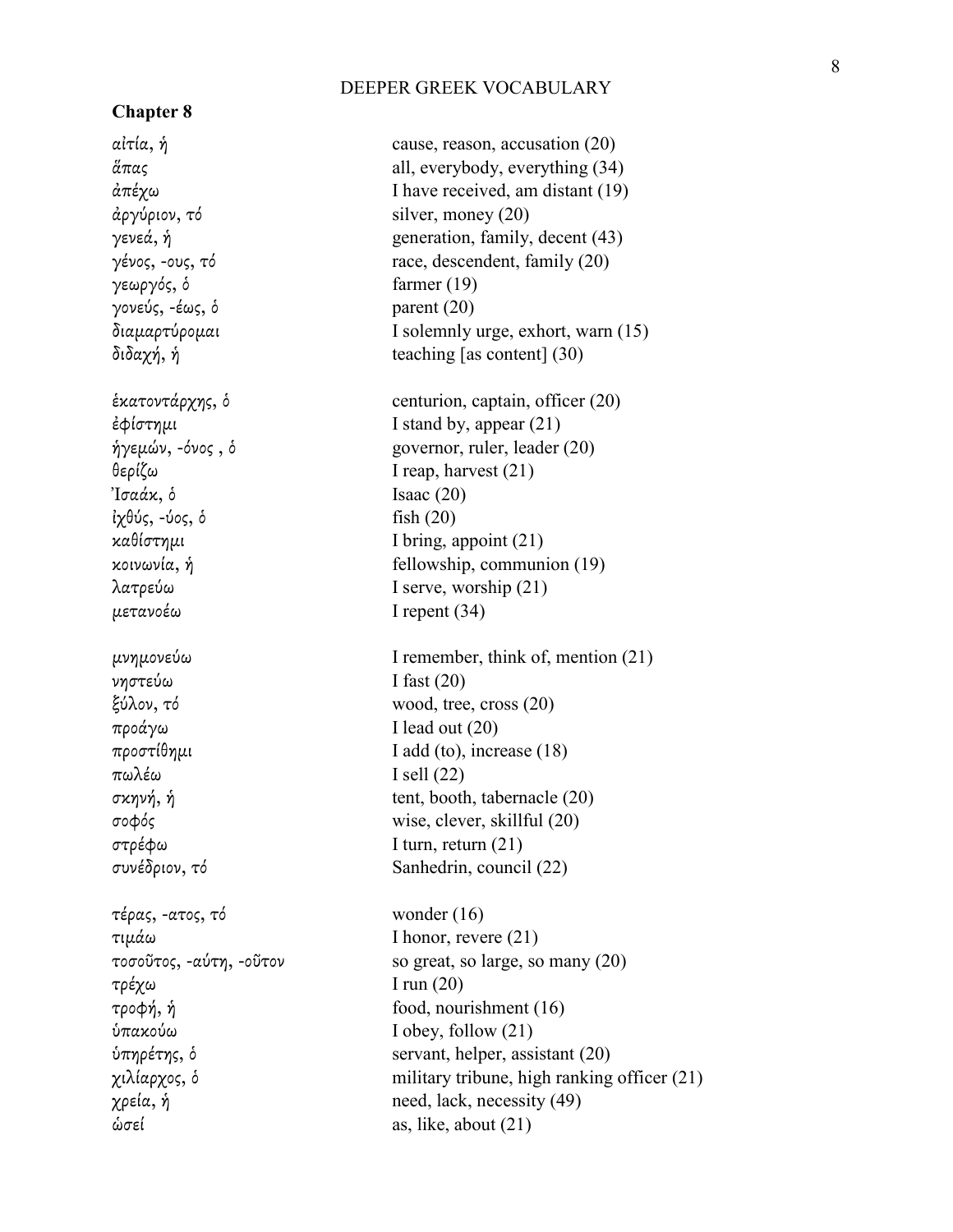# **Chapter 9**

 $\dot{\alpha}$ δελφή, ή sister (26)  $\hat{\alpha} \lambda \eta \theta \tilde{\omega}$ ς truly, really (18) Ἀντιόχεια, ἡ Antioch (18) ἀποκάλυψις, -εως, ἡ revelation (18) ἀπώλεια, ἡ destruction, ruin (18) ἀριθµός, ὁ number, total (18)  $A\sigma i\alpha$ , ή  $A\sin(18)$ βλασφηµία, ἡ blasphemy, slander (18) δεσµός, ὁ bond, chain, prison (18)  $\delta \tilde{\omega}$ ρον, τό gift, present, offering (19) εἰσπορεύοµαι I go in, enter (18) ἐπαίρω I lift up (19)  $\epsilon \pi \dot{\alpha}$ νω above, over (19) θυµός, ὁ passion, anger, rage (18) καταγγέλλω I proclaim, make known (18) κενός empty, vain (18) κλαίω I weep, cry (40) κληρονοµέω I inherit, obtain (18) κοιµάω I (fall) asleep, die (18) κρείττων better (19) κριτής, ὁ judge (19) κτίσις, -εως, ἡ creation, creature (19) κώµη, ἡ village, small town (27) Λάζαρος, ὁ Lazarus (15)  $\mu$ εριμνάω I am anxious, worry (19)  $μνημε$ ΐον, τό grave, tomb (40) οὔπω not yet (26) παλαιός old, former (19) πάντοτε always (41) παρατίθηµι I place before (19) πότε when? (19) προφητεία, ἡ prophecy (19) ταράσσω I stir up, disturb, trouble (17) φιλέω I love, like, kiss (25)

ἐπιβάλλω I throw over, lay on, put on (18) εὐχαριστέω I give thanks, am thankful (38) κατακρίνω I condemn, pass judgment on (18) µαρτύριον, τό testimony, witness, proof (19) παράπτωµα, -ατος, τό transgression, trespass, sin (19) συνέρχοµαι I come/travel together, go with (30)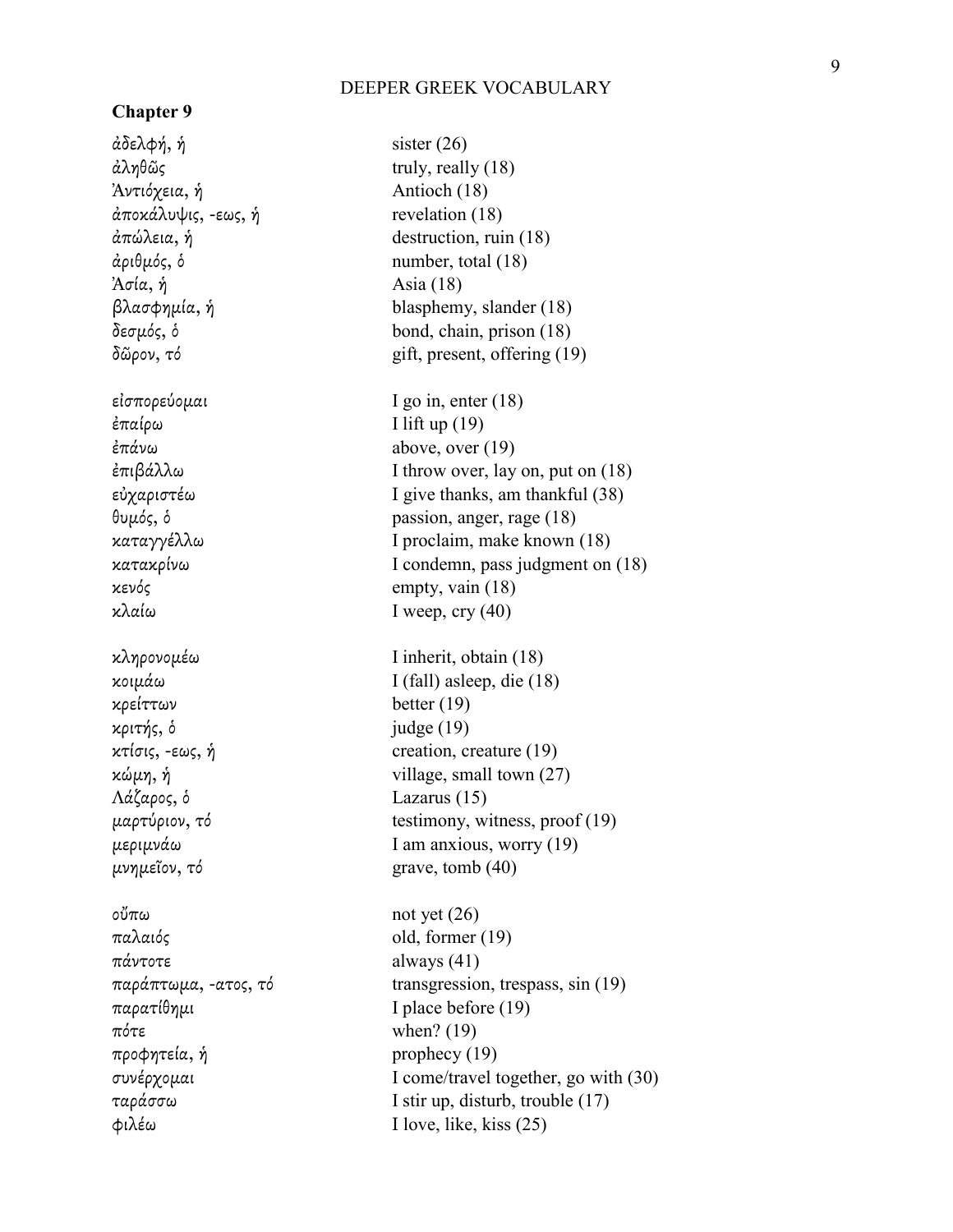# **Chapter 10**

ἀρέσκω I please (17) βρῶµα, -ατος, τό food (17) ἐπαύριον tomorrow (17) ἵππος, ὁ horse (17) Καισάρεια, ἡ Caesarea (17) κόπος, ὁ work, labor (18) κρυπτός hidden, secret (17) νίπτω I wash (17)  $δλίγος$  little, few (40) οὔ no (17) πάσχω I suffer (42) περιτέµνω I circumcise (17) ποιµήν, ένος, ὁ shepherd (18) πυλών, -ῶνος, ὁ gate, entrance (18) ὑποτάσσω I subject (38) ὑψόω I exalt, lift up (20) χρυσοῦς golden (18)

ἀνθίστηµι I resist, oppose (14) ἀποκαλύπτω I reveal, uncover (26) γρηγορέω I am awake alert, watchful (22) διάβολος, ὁ devil, accuser, slanderous (adj) (37) ἐξίστηµι I amaze, confuse (17)  $\epsilon$ τοιμος ready, prepared (17) θησαυρός, ὁ treasure, storehouse (17) κἄν and if, even if, if only (17) καταλύω I thrown down, destroy, abolish (17) κατέχω I hold back, restrain, hold fast, possess (17) κρύπτω I hide, conceal, cover (18)  $\mu$ ήτι  $\mu$ ίπι [interrogative particle expecting an negative answer] (18) οἰκοδοµή, ἡ edification, building (18) ὁµοίως likewise, similarly (30) πάθηµα, -ατος, τό suffering (16) παραχρῆµα at once, immediately (18) πλήρωµα, -ατος, τό fullness, fulfillment (17) πόλεµος, ὁ war, battle, fight (18)  $πολλάκις$  often, frequently, many times (18) στέφανος, ὁ crown, wreath, reward (18) τίκτω I bear, give birth to, bring forth (18) τύπος, ὁ type, example, pattern (15) φανερός manifest, visible, clear (18)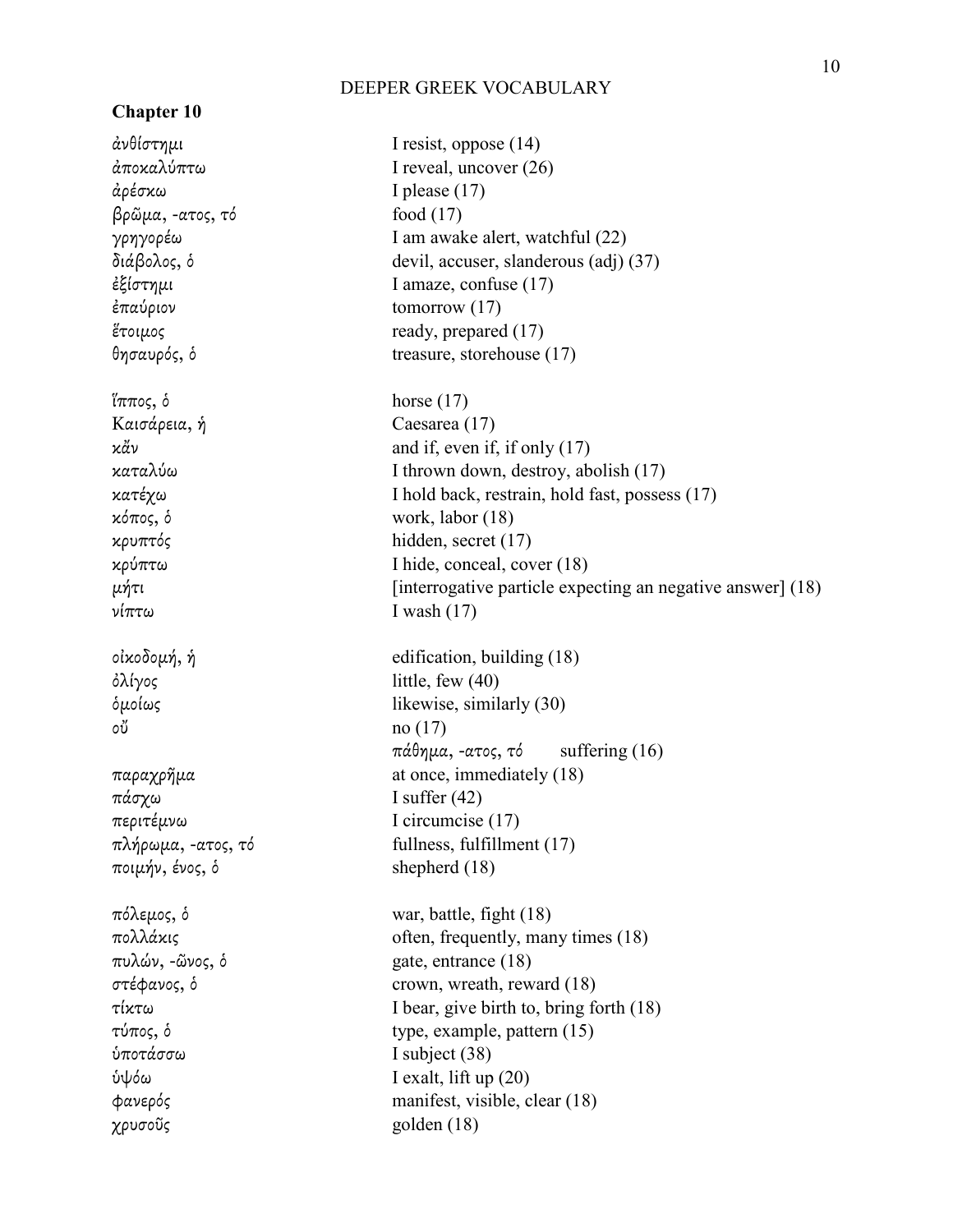# **Chapter 11**

 $δείκνυμι \tI show (33)$ δέσµιος, ὁ prisoner (16) δηνάριον, τό denarius (16) διώκω I pursue (45) ἐλπίζω I hope (31)  $\ell$ πειτα then, next (16)  $E\phi$ εσος, ή Ephesus (16)  $μέχρι$  until (17)  $πλησίον$  neighbor (17) χάρισµα, -ατος, τό gift, favor (17)

ἀθετέω I nullify, reject, set aside (16) ἀνακρίνω I judge, examine, call to account (16) δεῖπνον, τό dinner, supper, banquet (16) διαλογίζοµαι I consider, ponder, reason (16) διατάσσω I order, direct, command (16) διψάω I am thirsty, long for (16) ἐκτείνω I stretch out (16) ἐµβαίνω I go in, step in, embark (16) ἐπιθυµέω I desire, long for, lust for (16) ἐπιλαµβάνοµαι I take hold of, catch, arrest (19) ἐπιµένω I stay, remain, persevere (16) ἐργάτης, ὁ laborer, worker (16) εὐλογία, ἡ blessing, praise (16) εὐσέβεια, ἡ godliness, piety (15) ζῆλος, ὁ/τό jealousy, envy (16) θεµέλιος, ὁ foundation (15) κακῶς badly, wrongly, wickedly (16) κατέρχοµαι I come down, arrive, put in (16) ὁµολογέω I confess, profess (26) παραγγέλλω I command, charge (32) παρέχω I offer, grant (16)  $πλούσιος$  rich, wealthy (28) πλοῦτος, ὁ/τό wealth, riches (22)  $\dot{\rho}$ ίζα, ή root, source, shoot, descendent (17) τιµή, ἡ honor, value, price (41) ὑποκριτής, ὁ hypocrite, pretender (17) ὑποµένω I remain, endure (17) ὑποµονή, ἡ endurance, perseverance, patience (32)  $\phi$ εύγω I flee, avoid (29) O (direct address) (17)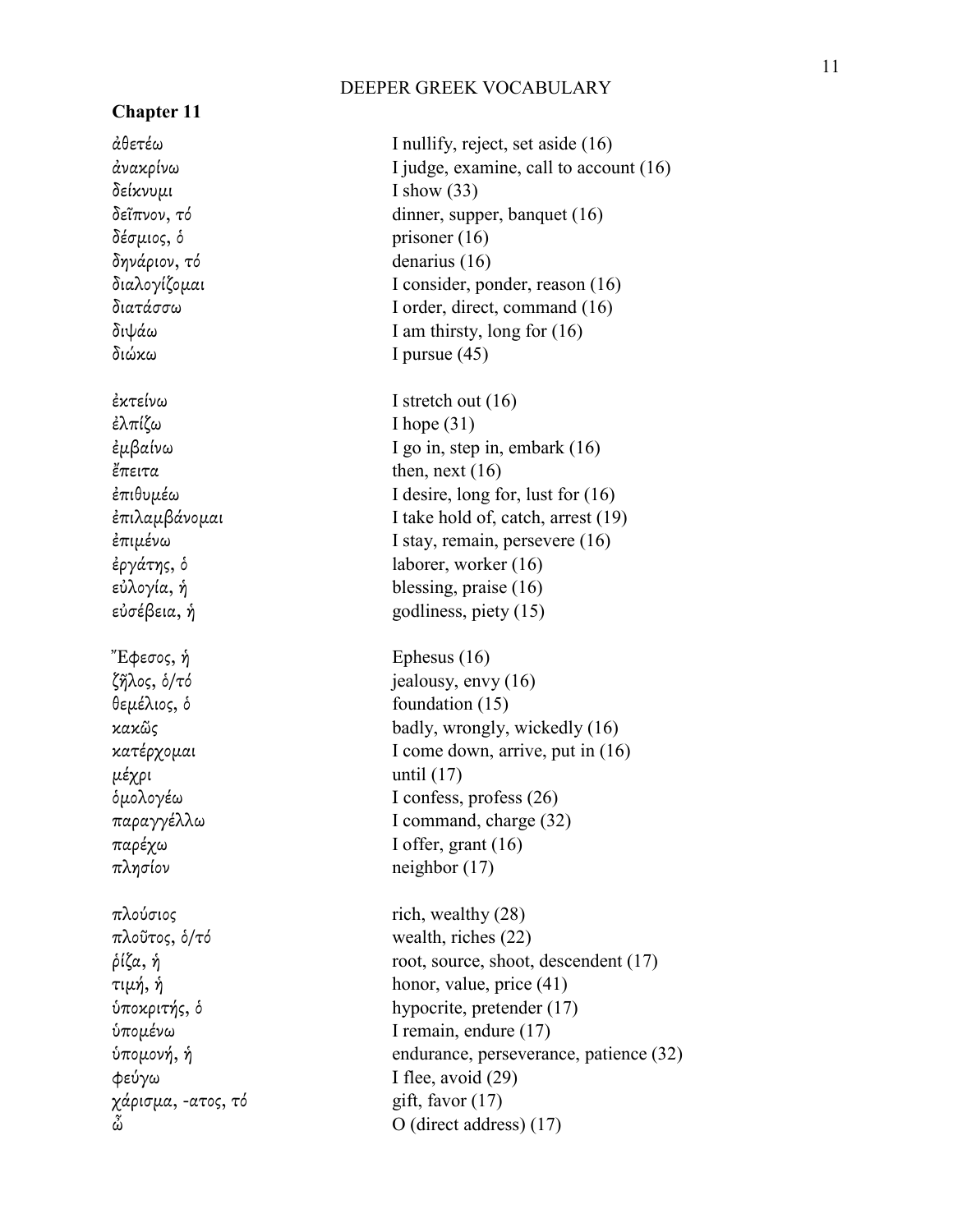## **Chaptger 12**

∆αµασκός, ἡ Damascus (15) δέρω I skin, beat (15) κλέπτης, δ thief (16) κληρονόµος, ὁ heir (15) οὐδέποτε never (16) σεαυτοῦ yourself (43) σκοτία, ἡ darkness (16) συκῆ, ἡ fig tree (16)

ἀνέχω I endure, bear with (15) ἀνοµία, ἡ lawlessness (15)  $\frac{\partial \pi}{\partial y}$  I lead away, bring before (15) βλασφηµέω I blaspheme, defame, slander (34) γνωστός known, notable (15) γυµνός naked, poorly dressed (15) διδασκαλία, ἡ teaching, instruction (21) εἶτα then, furthermore  $(15)$ ἐντέλλοµαι I command (15) ἐπαγγέλλοµαι I announce, proclaim, promise (15) εὐχαριστία, ἡ thankfulness, thanksgiving (15) καταλαµβάνω I seize, attain, overtake (15) Καφαρναούµ, ἡ Capernaum (16) κλείω I shut, close, lock (16) κτίζω I create, make (15) λῃστής, ὁ robber, bandit, revolutionary (15)  $λύπη, *ή*$  grief, sorrow, pain (16) µοιχεύω I commit adultery (15) νοµίζω I think, suppose (15) ξηραίνω I dry (up), wither (15)  $δθεν$  from where (15) οἰκουµένη, ἡ world, inhabited earth, humankind (15) ὁµοιόω I compare, make like (15) περισσότερος greater, more (16)  $πλήρης$  filled, full, complete (16) προσδοκάω I wait for, look for, expect (16) συλλαµβάνω I arrest, catch, become pregnant (16) συνίστηµι I recommend, commend (16) σφραγίς, -ῖδος, ἡ seal, mark, inscription (16) τολµάω I dare, am courageous (16) χορτάζω I feed, satisfy (16) ὡσαύτως likewise, similarly (17)